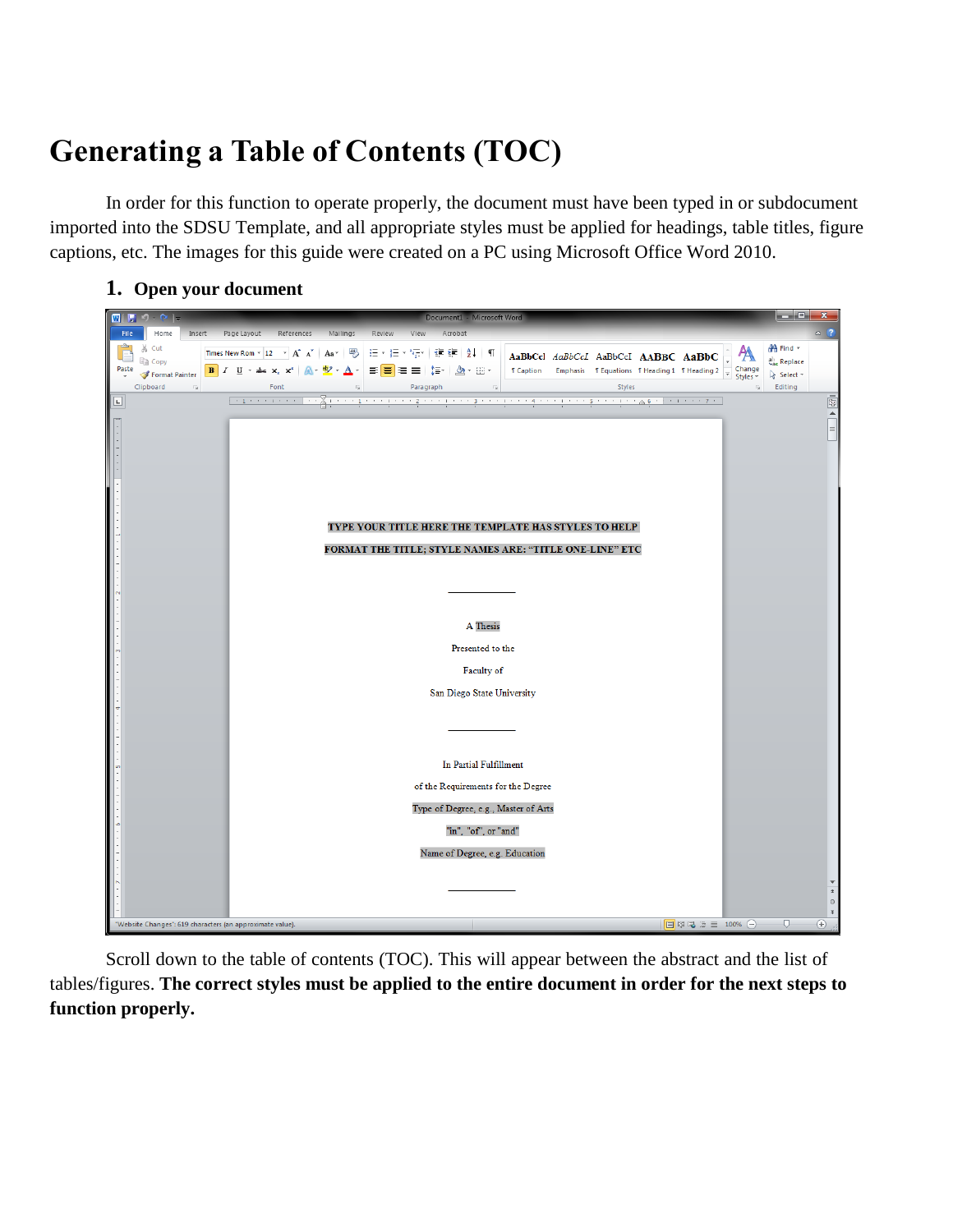## **2. Click on the Table of Contents**



This is the TOC in the SDSU Thesis Template. When the first chapter is clicked on, the field will darken. This means that the field is linked and can be matched with your chapter and section headings (as long as the correct styles are applied in text).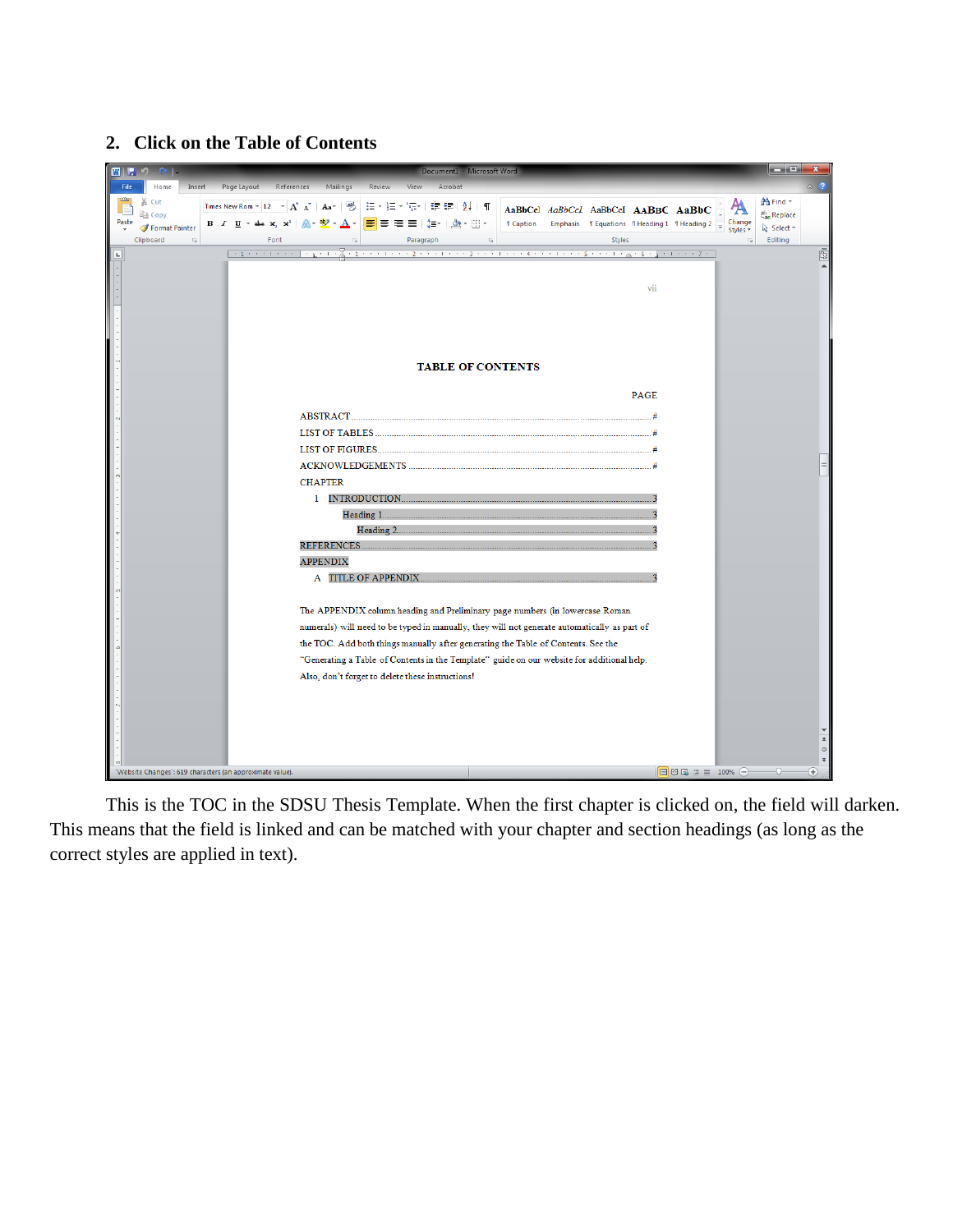# **3. Right Click on the Field**

![](_page_2_Picture_1.jpeg)

Right click on the field and select "Update Field". Selecting this option will bring up a box with two options: (1) "Update page numbers only" and (2) "Update entire table". The first time you do this you want to select option 2. Updating the entire table will add all headings, subheadings, and appendix titles.

If there are sections missing, or the indent levels are incorrect after the TOC has been updated, then you must go through your document and verify that the correct styles have been applied to the sections in question. Make any necessary corrections and "Update entire table" again.

\*Preliminary page numbers will need to be typed in manually in lowercase Roman numerals. They will not generate automatically as part of the TOC.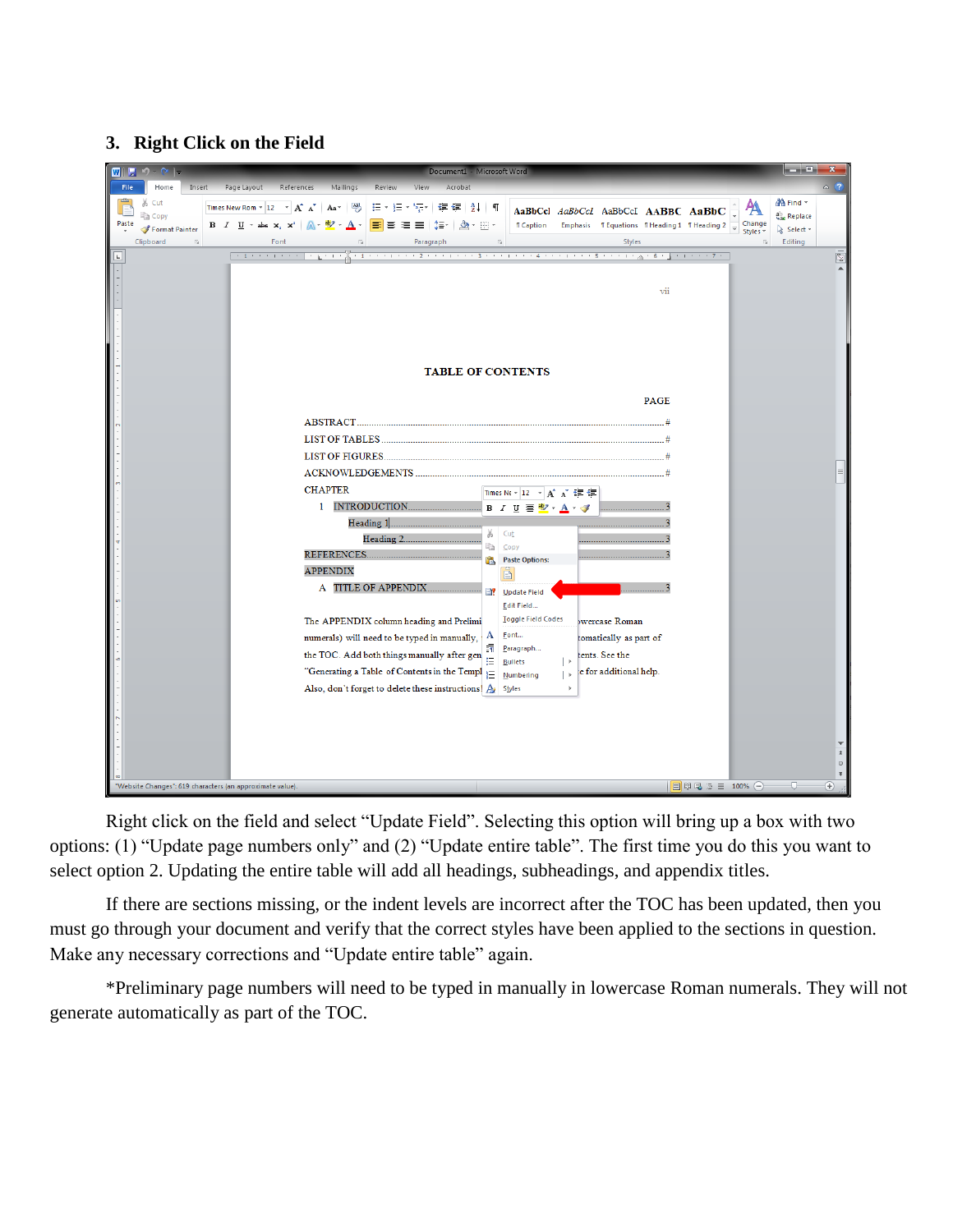#### **4. Updated Field, Add Appendix Line**

![](_page_3_Picture_1.jpeg)

This example shows a table of contents for a thesis using chapter style. Once the entire table has been updated it will look similar to this. If a document contains an appendix, the line item "APPENDIX" or the plural "APPENDICES" can be added manually below "REFERENCES". Updating the TOC does not automatically generate this entry. This will not have a dot leader or page number. If there is only one appendix, there is no need for alphabetical labeling.

Occasionally, the required chapter numbers will be missing after updating the table of contents. Make sure that numbers are in sequential order and correspond to the correct chapter. Verify that the chapter titles and headings are properly capitalized.